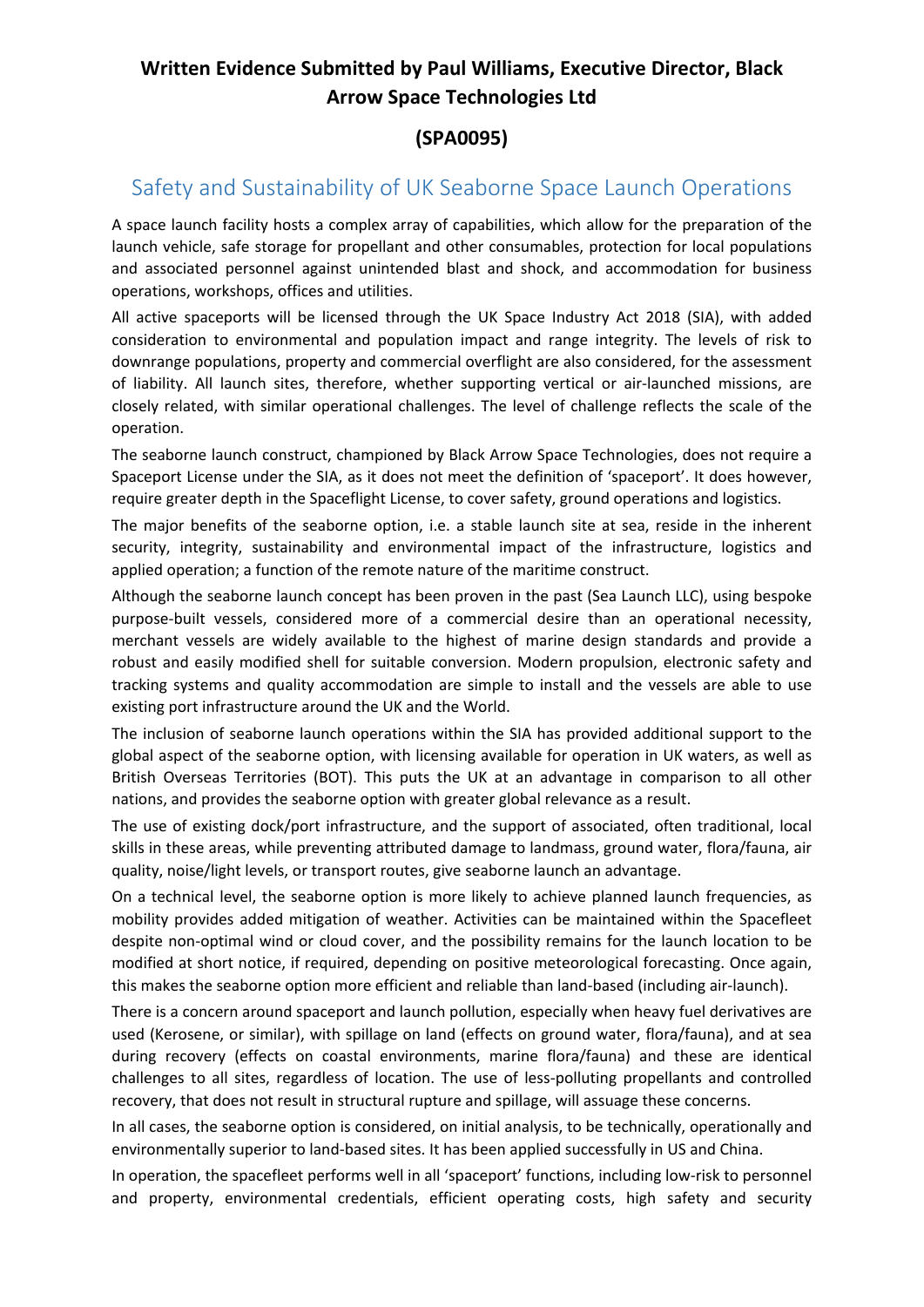attributes, high efficiency of campaign and rapid turnaround, for greater flexibility and responsiveness.

The main challenge here is to ensure that the direct costs associated with operating and maintaining the vessels are controlled and mitigated: however, as the same company controls the launch vehicles, the spacefleet and the launch service, these costs can be balanced within the revenues package, with the above advantages given as attractive trade-off metrics (less environmental impact, less inherent risk to property/lower insurance, and greater security, reliability and flexibility).

The seaborne launch configuration comprises an extended set of functions, arranged across a standard dock interface, with secure vehicle, system and payload preparation areas and propellant storage at the dockside complex; and workshops, assembly rooms, launch table/gantry assemblies, storage, safety and fuelling systems, a localised tracking/control range, and all the assurance functions regulated by, and through the applicable UK Legislation, within the spacefleet vessels.

To achieve a seamless functionality, the two sides must be compatible in every sense – the dockside must be tailor-made for the seaborne segment; in dimension, utilisation, service, and operation. The seaborne part must be able to berth in any suitable facility: to receive fuel, supplies, or supporting services, although, for all direct functions, the dockside part is the only pure and tailored interface.

With all pre-campaign activities of vehicle, vessel and payload integration, verification and preparation performed in a secure dockside complex, all launch related tasks (including hazardous operations) are then transferred to the maritime location.

The central facilities are located in the Pad vessel, of sufficient size and volume to accommodate all functions safely and effectively, supporting storage, preparation, launch and range capabilities in one place, with on-site accommodation for parts, personnel and precision workshops.

A Command and Support vessel will accompany the Pad vessel to support the campaign, provide a manned telemetry and command centre, control security of the perimeter, and provide a safe refuge for the campaign team and ships' crew during hazardous, automated, operations and launch.

Modern merchant vessels fit the seaborne launch function well, with plenty of available volume for all preparatory activities, storage and tracking/control functions, while affording a high level of safety to personnel, hardware and vessel, and stability.

The balance of the vessel is also critical to optimise the launch operation, ease handling and maintain system efficiency. The launch table arrangement sits over the Centre of Buoyancy to avoid loading the hull and for stability provides a balanced exhaust vent for ignition and propulsion products, with lateral vents and internal blast/heat shields. The loads imparted onto the ship's hull during the few seconds of maximum thrust will be distributed evenly, via a load cage, ensuring a stable platform and optimal handling of the vessel during these events.

The launch operation requires external range and secure uplink/downlink capabilities to orbit, and to provide tracking of returned stages for recovery. These will be located according to requirement and likely include existing facilities operated by third parties under a special joint-utility agreement.

To maximise safety, propellant and other hazardous consumables are stored in a protected area forward of the launch table, with the hardware integration and verification spaces aft.

Internal security is ensured using restricted access and permissions to enter specific areas, especially those containing hazardous goods. These areas are also protected by lightning/spark and overpressure protection, preventing dangerous build-up of charge or pressure increasing the hazard.

Although technically agnostic to the particular vehicle system flying from the spacefleet, certain aspects do need to be considered to ensure compatibility: notably, the matching of the avionics systems; the propellants stored and transferred; and dimensional sizing of the vehicles to be flown.

The most optimal solution, of course, is for the spacefleet to be tailored to one particular system. This removes the need for added assurances of compatibility and safety between campaigns, and reduces the likelihood of avoidable errors, leading to major, critical or catastrophic hazard and delay, ultimately increasing the operational cost.